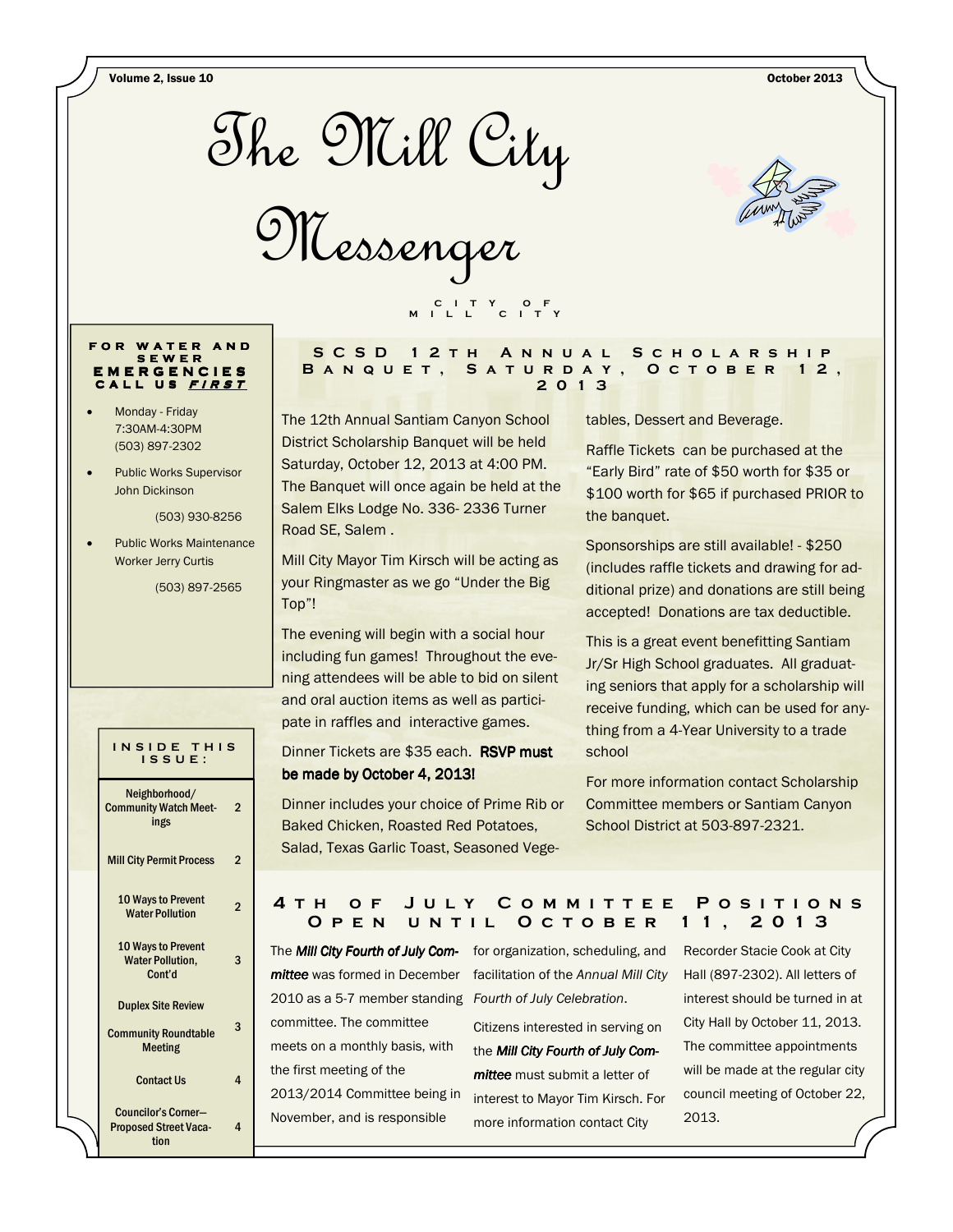#### PAGE<sub>2</sub>

## N E I G H B O R H O O D / C O M M U N I T Y W A T C H M E E T I N G S S E T

The City of Mill City has set two Neighborhood/ Community Watch meetings for citizens to come and learn about how to start a "Watch" in your neighborhood.

Meetings will be held on Wednesday, October 23 and Monday, October 28 at 7:00 PM at Mill City City Hall, 444 S 1st Avenue.

Linn County Sheriff Neighborhood Watch Liaison Jim Lepin will be present to discuss neighborhood watch options in Mill City.

Topics will include: Overall Neighborhood Watch training; Recognizing and reporting suspicious activities; Using the Crime Map on LCSO web page

(www.linnsheriff.com); Linn-Benton Alert system; Prevention of thefts and burglaries. Reviewing organizational needs; need, time and date for meetings; need for Neighborhood Watch signs or window stickers. Handouts will be available to review and take home on many of



these subjects.

## Díd you know:

Can't make it to City Hall between 9AM and 4PM? We may be able to help! Give us a call at (503) 897- 2302. to schedule a special payment drop-off or assistance with other City business.

In need of a permit; building, around two weeks to proc- As winter approaches and plumbing, mechanical? Or, ess. do you have questions about All commercial permits must ing work done to your home, what requires a permit? We <sub>go through plan review with Please plan accordingly. We</sub> have the answer!

mechanical permits can be <sub>obtained</sub> at City Hall. All issued over the counter at electrical permits and ques-City Hall. Structural permits, tions should be directed to Question? Call City Hall at including roof replacements, Linn County Planning and will require plan review by Building Department at 541- 444 S 1st Avenue. Linn County and can take 967-3816.

## CITY OF MILL CITY PERMIT PROCESS

Linn County.

Residential plumbing and Electrical permits can not be

you are thinking about havwill do our best to process your application in the most time efficient manner possible.

503-897-2302 or visit us at

### HOW TO CLEAN UP OUR WATER TEN SIMPLE WAYS TO REDUCE POLLUTION N D R U N O F F ( S o u r c e — N a t i o n a l R e s o u r c e s D e f e n s e C o u n c i l )

Everyday household activities contribute to water pollution. When it rains, fertilizer from lawns, oil from walls and decks and even pet waste are all washed into storm sewers or nearby lakes, rivers and streams we rely on for drinking water supply, boating, swimming and fishing. Here are some ways you can help reduce your impact on waterways.

1. Decrease impervious surfaces

around your home. Having fewer hard surfaces of concrete and asphalt will reduce runoff from your property. Landscape with vegetation, gravel or other porous materials instead of cement.

2. Use native plants and natural fertilizers. Native plants need less water and are more tolerant of drought conditions. Apply natural fertilizers and conditioners, such as compost,

peat, rotted manure, and bone meal to stimulate plant growth and retain soil moisture.

3. Don't over-water lawns and gardens. According to the EPA, "nationwide, landscape irrigation is estimated to account for almost one-third of all residential water use, totaling more than 7 billion gallons per day."

(continued page 3)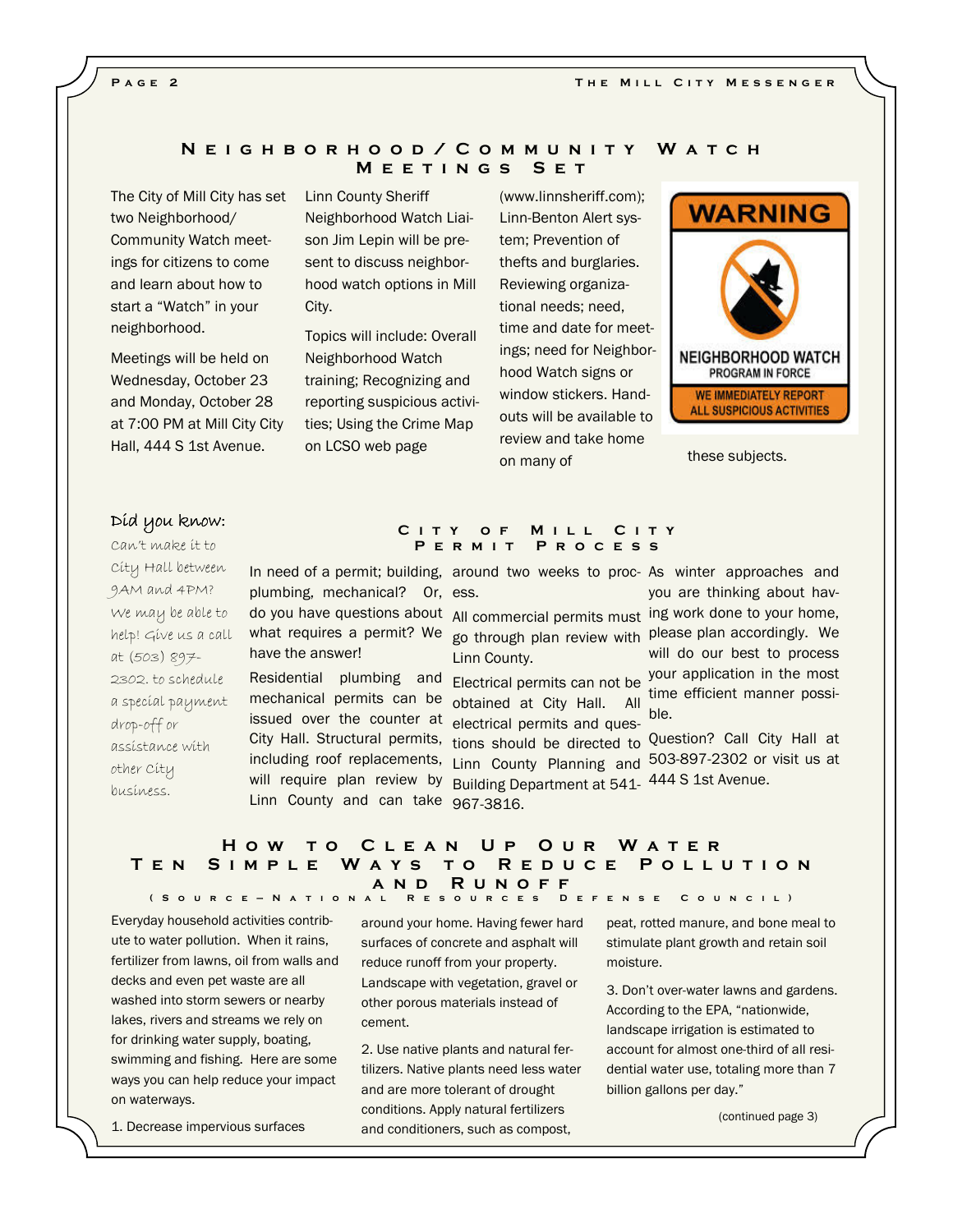#### HOW TO CLEAN UP OUR WATER ( C o n t i n u e d f r o m P a g e 2 )

4. Recycle and dispose of all trash property. Never flush non-degradable products, such as disposable diapers or plastic tampon applicators, down the toilet. They can damage sewage treatment process and end up littering beaches and waters. And make sure to properly dispose of all pet waste from your property to keep it out of storm drains and water supplies.

5.Correctly dispose of hazardous household products. Keep paints, used oil, cleaning solvents, polishes, pool chemicals, insecticides, and other hazardous household chemicals out of drains, sinks, and toilets.

6. Use nontoxic household products whenever possible. Discarding harmful products correctly is important, but not buying them in the first place is even better.

7. Recycle used motor oil. Don't pour it into gutters or down storm drains.

8. Be "green" when washing your car. Skip the home carwash. Take your car to a professional, which are required to drain their wastewater into sewer systems.

9. Help identify, report and stop pollut-

ers. Join a local clean water or environmental group that monitors industries and sewage treatment plants that are discharging wastes.

10. Be an activist. Educate yourself about water issues in your community. Find out where and how decisions are made about investments in projects and programs to protect your water. Contact your public officials and attend hearings about laws and programs to protect our water.

For the full article on "Ten Simple Ways to Reduce Pollution" visit;

www.nrdc.org/water/pollution/gsteps.asp.

## WHAT'S NEW IN PLANNING

The Mill City Planning Commission held a public hearing to review a Site Plan Review for placement of a Duplex on SE Hazel Street at their August 9, 2013 meeting.

The applicant proposed construction of a new 1824 square foot duplex in the 200 block of SE Grove Street in Mill City. The property is located between

211 SE Grove and 289 SE Grove Street. The front of the duplex will face SE Grove Street and the rear of the duplex will abut SE Fairview Street.

After deliberation and full review of the proposal, the Planning Commission AP-PROVED the Duplex Site Plan.

For more information on

this application or other land use processes and procedures, contact City Hall at 503-897-2302 or visit us at 444 S 1st Avenue.

Information on the Planning Commission, including minutes of Planning Commission meetings is available on the City's website; www.ci.mill-city.or.us.

# Planning Commission Members:

Nancy Kelle, Chair Gay Stuntzner, VC Dennis Chamberlin David Leach Frances Villwock Cheryl Lundquist Ann Carey



### COMMUNITY ROUNDTABLE M E E T I N G - O C T O B E R 18, 2013

The next Community Roundtable meeting has been set for Friday, October 18, 2013 at 8:00 AM. Meetings are held at City Hall, 444 S 1st Avenue.

Everyone is welcome and encouraged to attend. This is your opportunity to learn more about community

groups and organizations within the Canyon, share information about your own and be a part of making our community thrive!

Topics range from how to encourage volunteerism within the community to Neighborhood Watch to economic growth.

Please plan to attend and bring a friend or two. Everyone is a leader and can make a difference in our community!